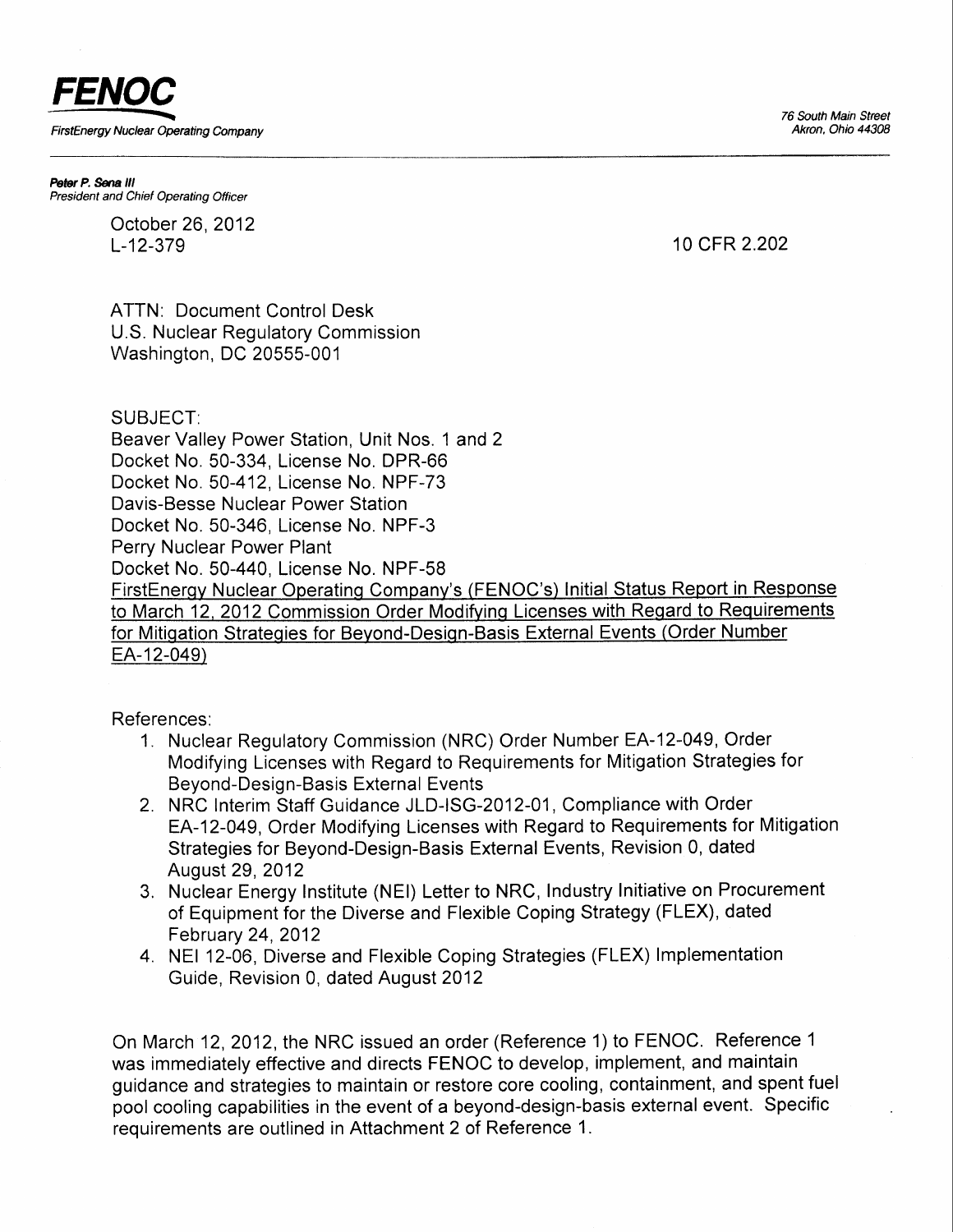Beaver Valley Power Station, Unit Nos. 1 and 2 Davis-Besse Nuclear Power Station Perry Nuclear Power Plant L-12-379 Page 2

Reference 1 requires submission of an initial status report 60 days following issuance of the final interim staff guidance. The final interim staff guidance (Reference 2) was issued August 30,2012. The purpose of this letter is to provide the initial status report pursuant to Section lV, Condition C.2, of Reference 1 within 60 days following issuance of Reference 2. This report confirms FENOC has received Reference 2 and is in the process of evaluating the guidance for the purpose of establishing mitigation strategies to maintain or restore core cooling, containment, and spent fuel pool cooling capabilities in the event of a beyond-design-basis external event as described in Attachment 2 of Reference 1.

Major activities completed during this reporting period:

- Additional portable equipment was ordered prior to the issuance of Reference 2, as described in an NEI letter to the NRC (Reference 3).
- A site-specific evaluation is in progress to establish the coping capabilities as defined in NEI 12-06 (Reference 4).
- Resources are being identified and project plans initiated, including development of milestones, to assure compliance with Reference 1.

Planned activities for the next six months:

• Development and submittal of the overall integrated plan.

Technical difficulties encountered that could affect the ability to provide the licensee's February 28, 2013, submittal:

• None at this time.

Project milestones schedule through completion of installation and testing:

- . A project milestones schedule will be provided with the overall integrated plan.
- . lmplementation of the order will be completed for Beaver Valley Power Station (BVPS) Unit No. 1 prior to startup from Refueling Outage (RFO) 1R23 (Spring 2015).
- Implementation of the order will be completed for BVPS Unit No. 2 prior to startup from RFO 2R18 (Fall 2015).
- Implementation of the order will be completed for Davis-Besse Nuclear Power Station (DBNPS) prior to startup from RFO 1R19 (Spring 2016).
- Implementation of the order will be completed for Perry Nuclear Power Plant (PNPP) prior to startup from RFO 1R15 (Spring 2015).

This letter contains no new regulatory commitments, lf you have any questions regarding this report, please contact Mr. Thomas A. Lentz, Manager - Fleet Licensing, at 330-315-6810.